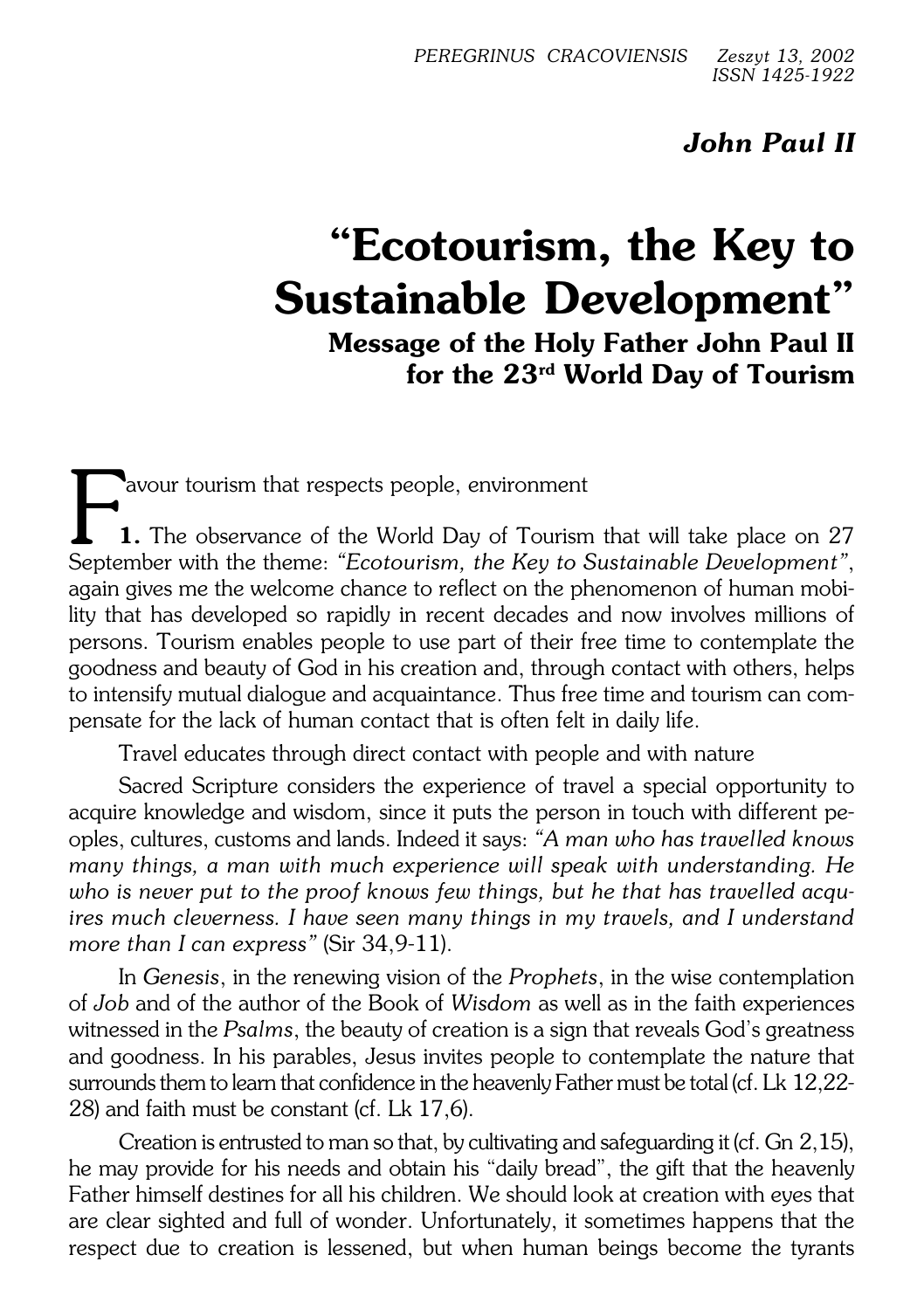rather than the custodians of nature, sooner or later the latter will rebel against human disregard (cf. John Paul II, Homily at Mass for the Jubilee of the Agricultural *World*, 12 November 2000, n. 4; ORE, 15 November 2000, p. 1).

Selfish interests and greed can create ecological disasters

**2.** Among the countless tourists who "go around the world" every year, there are many who set out with the explicit goal of the discovery of nature to explore it even in its most secluded corners. An intelligent brand of tourism tends to appreciate the beauty of nature and directs people to approach it with respect and to enjoy it without altering its balance.

Nevertheless, how can we deny that today humanity is experiencing an ecolo− gical emergency? A certain kind of savage tourism has contributed to and still contri− butes to this unwanted destruction by way of tourist installations built without any planning that respects their impact on the environment. As I noted in my *Message for World Day of Peace 1990*, "we must go to the source of the problem and face in its entirety that profound moral crisis of which the destruction of the environment is only one troubling aspect" (n. 5; *ORE*, 18−26 December 1989, p. 1). Indeed, the destruction of the environment highlights the consequences of decisions made by private interests that do not weigh the real conditions of human dignity. One finds prevalent an unbridled desire to accumulate personal wealth that prevents people from hearing the alarming cry of poverty of entire peoples. In other words, the selfish quest for their own good fortune induces people to disregard the legitimate expectations of present and future generations. The truth is that when people cut themselves off from God's plan for creation, they block out concern for their bro− thers and sisters, and respect for nature.

## Reasons for hope: interior ecology

**3.** However, there are reasons for hope. Many persons, aware of this problem, for some time have been studying ways to find a remedy. They are first of all concer− ned to recover the spiritual dimension of the relationship with creation, by rediscove− ring the mandate God originally entrusted to humanity (cf. Gn 2,15). Indeed, "inte− rior ecology" encourages "exterior ecology" with immediate positive consequences, not only in the struggle against the poverty and hunger of others but also, for their personal health and well−being. This approach should be encouraged in order to make the culture of life more influential and to defeat the culture of death.

We should favour forms of tourism that show greater respect for the environ− ment, greater moderation in their use of natural resources and greater solidarity with local cultures. This type of tourism implies a strong ethical motivation based on the norm that the environment is everyone's home and that the good of nature is desti− ned for everyone who enjoys it now and for the generations to come.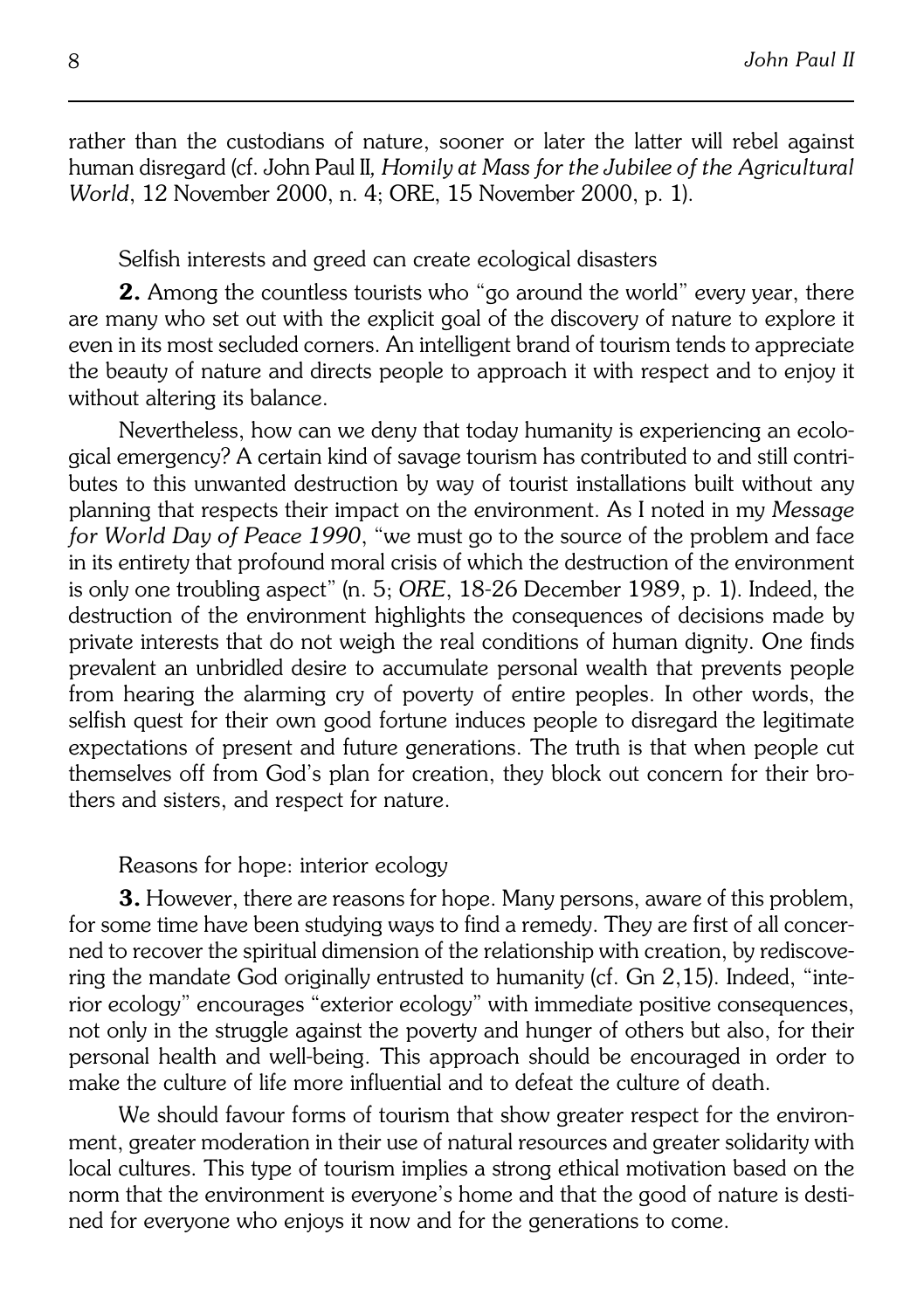## Ecotourism: pro's and con's

**4.** A new sensitivity, commonly known as "ecotourism", is also emerging. It is good in its assumptions. Nonetheless, we must be careful to ensure that it is not distorted and does not becomes a vehicle of abuse and discrimination. In fact, if the protection of the environment were to be made an end in itself, there is the risk that new, modern forms of colonialism will arise that would injure the traditional rights of communities resident in a specific territory. It would be an obstacle to the survival and development of local cultures and take financial resources from the authority of the local government who are the first to be responsible for the ecosystems and rich biodiversity present in their respective territories.

No intervention in an area of the ecosystem can neglect weighing the consequ− ences in other areas and in general the effects it will have on the well−being of future generations. Ecotourism takes people to places, environments or regions whose natural balance needs constant care if it is not to be jeopardized. Studies and rigoro− us controls must be encouraged; they should aim at harmonizing respect for nature with the human person's right to benefit from it for his personal development.

Tourism fosters the consciousness of need for measures of protection and change of life−style

**5.** *"We wait for new heavens and a new gnrth"* (2 Pt 3,13). With regard to the inconsiderate exploitation of creation that is a result of human insensitivity, our current society will not find an adequate solution unless it seriously reviews its life− style and manages to base it on "firm points of reference and inspiration: a clear knowledge of creation as a work of God's provident wisdom and the awareness of human dignity and responsibility in the plan of creation *" (Address to the Conven− tion on the Environment and Health, 24 March 1997, n. 6; ORE, 9 April 1997, p. 2).* 

Tourism can be an effective means of forming this consciousness. A less ag− gressive approach to the natural environment will help people discover and appreciate better the goods entrusted to the responsiblity of all and of each. A close know− ledge of the fragility of many aspects of nature will create a greater consciousness of the urgent need for adequate measures of protection, to put an end to the inconside− rate exploitation of natural resources. Attention and respect for nature can foster sentiments of solidarity with men and women, whose *human environment* is con− stantly assaulted by exploitation, poverty, hunger, the lack of education and health care. It is up to everyone, but especially those who work in the tourist sector, so to act that these objectives become reality. May believers draw from their faith an effec− tive incentive that will guide them in their relationship with the environment and in their duty to preserve it in its integrity for the benefit of human beings today and tomorrow. I now especially address Christians to ask them to make tourism another opportunity for the contemplation and encounter with God, Creator and Father of